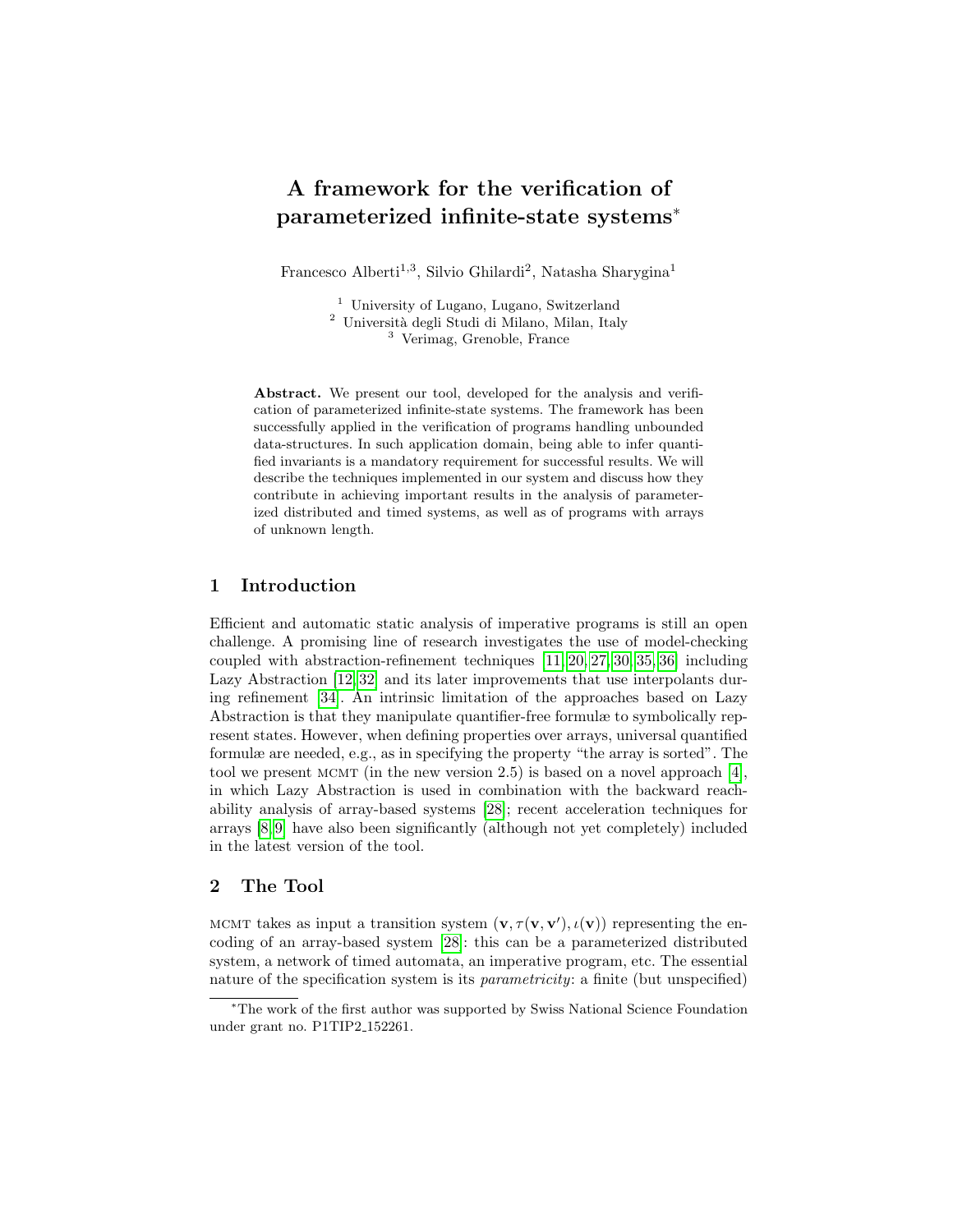number of components takes part in it, the components being interpreted as single processes, agents, array cells, etc. Formally, the array based system is specified by fixing a tuple v of state variables, a formula  $\iota(\mathbf{v})$  describing initial states and a formula  $\tau(\mathbf{v}, \mathbf{v}')$  relating current variables **v** with their updated counterparts v'. State variables are typed and some of them represent arrays, modeled as free function symbols from a sort of indexes INDEX to some elements  $ELEM_1, \ldots, ELEM_k$  sorts. The type of indexes is natural numbers, whereas the types of elements can be integers, Boolean, reals, enumerated data-types, etc. A set of formulæ  $\{U_k(\mathbf{v})\}$  representing unsafe states is also given to the tool; each  $U_k$  represents an undesired property, e.g. a violation of an assertion in the code. Next we describe the main features of the tool.

Symbolic Reachability Analysis - This module implements a classical backward reachability analysis [\[1](#page-3-5)[–3\]](#page-3-6). Starting from the set of unsafe states, it repeatedly computes the pre-images with respect to the transition relation. It halts once it finds (the negation of a) *safe inductive invariant*  $S$  for the input system or when a run from an initial state to an unsafe state is found. The symbolic reachability search is based on the safety and the covering tests: the former checks the violation of an assertion while the latter tests fix-points.

Lazy Abstraction - The search for a safe inductive invariant on the original (concrete) system may require a lot of resources or it cannot be computed because of possible divergence. To mitigate this problem, MCMT extends the Lazy Abstraction paradigm by allowing existentially quantified formulæ to represent states. Moreover, mcmt is able to introduce new quantified predicates on the fly, by means of Term Abstraction or Acceleration, see below.

Acceleration - Acceleration is a well established technique in model-checking: the acceleration (i.e. the transitive closure) of a relation encoding systems evolution (like loops in programs) allows us to compute 'in one shot' the reachable set of states after an arbitrary but finite number of execution steps. This has the great advantage of keeping under control sources of (possible) divergence arising in the reachability analysis. Definability results for accelerations are well known in numerical domains like difference bounds constraints [\[17,](#page-4-8) [21\]](#page-4-9), octagons [\[14\]](#page-4-10) and finite monoid affine transformations [\[26\]](#page-4-11) (the paper [\[16\]](#page-4-12) presents a general approach covering all these domains); however, little is known for more complex data structures like arrays (but see [\[15\]](#page-4-13)). In [\[8,](#page-3-3)[9\]](#page-3-4) it is shown that the acceleration of relations corresponding to some classes of guarded assignments over arrays lead to formulæ in decidable fragments of the theory of arrays; as a consequence, some common classes of imperative programs over arrays (including those implementing searching, initializing, finding, copying, comparing functions) have decidable reachability problems. Acceleration for arrays is another way of introducing quantifiers in formulæ describing reachable states; it is only partially implemented in mcmt, where it is exploited for over-approximations in abstraction/refinements loops.

Quantifier Handling - The presence of quantified formulæ imposes particular attention during the satisfiability tests: available SMT-Solvers might not be able to deal automatically with such quantified formulæ. MCMT provides a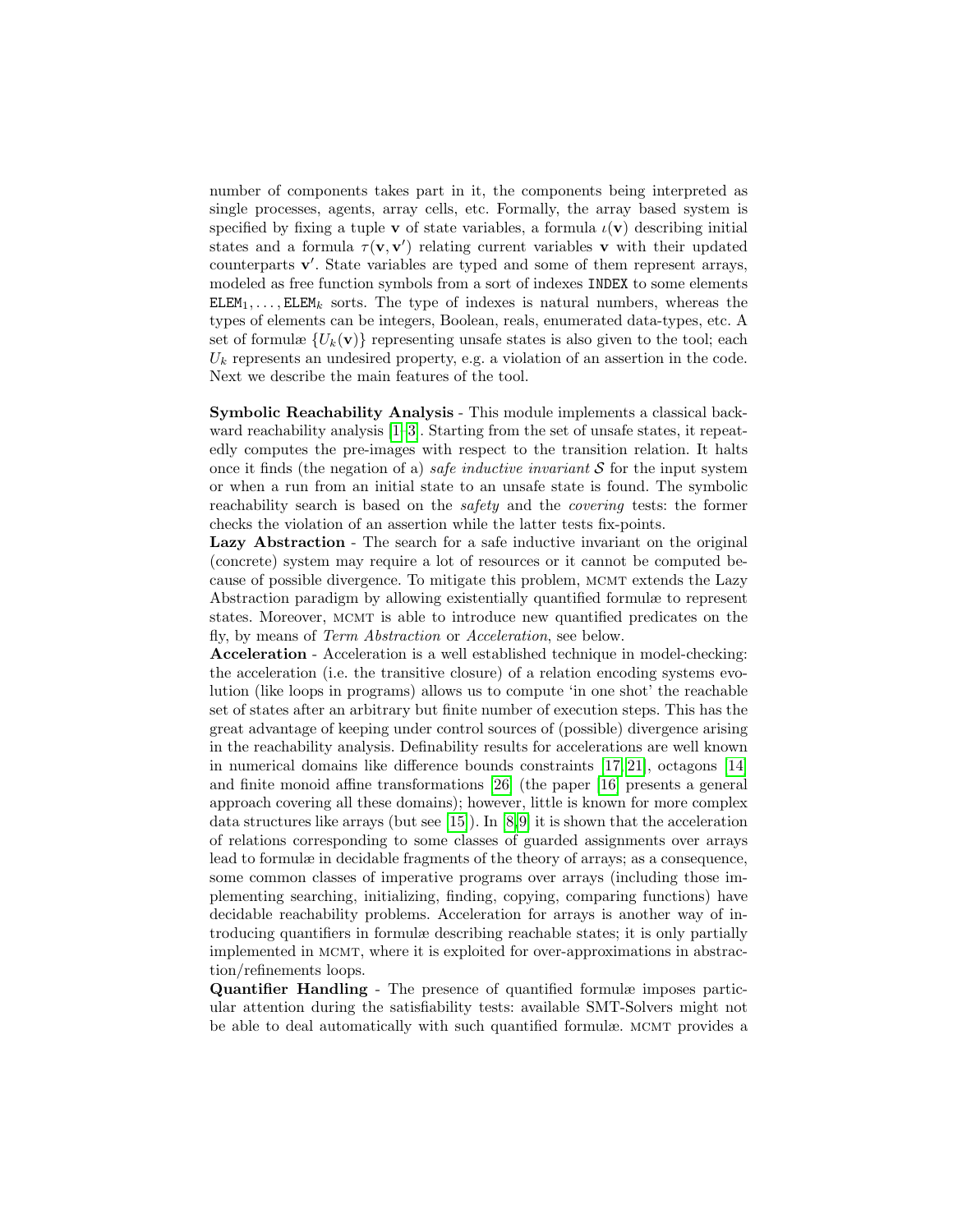specific instantiation procedure, adapted from [\[29\]](#page-4-14) to address this issue. To be effective, this procedure implements caching of information inside of specific data-structures used to represent formulæ. On one hand the caching increases the amount of space, on the other hand it cuts the number of instantiations due to constant-time checks.

Refinement - This module receives an abstract counterexample and it checks first if the counterexample has a concrete counterpart. If so a feasible execution violating an assertion corresponding to some satisfied  $U_k$  is returned to the user. Otherwise the formulæ representing the states along the abstract execution trace have to be strengthened, possibly by adding new predicates, in order to rule out spurious executions. In the current implementation, refinement is performed by means of a form of interpolation guided by term abstraction.

Term Abstraction - Term Abstraction [\[4\]](#page-3-2) is a novel technique applied during the abstraction phase to select the "right" over-approximation to be computed, and during the refinement phase to "lift" the concrete infeasible counterexample to a more abstract level, by eliminating some terms. Term Abstraction (implemented also in the SAFARI tool  $[5]$ ) is the main heuristic which distinguishes mcmt from other tools based on abstraction-refinement. It works as follows. Suppose we are given a list of undesired terms  $t_1, \ldots, t_n$  (called term abstraction list). The underlying idea is that terms in this list should be abstracted away for achieving convergence of the model checker. Iteratively, these terms are abstracted out (if possible) from formulæ over-approximating sets of reachable states; one way to do this is to replace them by fresh free constants, so that they are likely not to occur anymore in interpolants or in formulæ to which quantifier elimination is applied. MCMT retrieves automatically from the input system a list of terms to be abstracted. The terms to be abstracted are usually set to iterators or variables representing the lengths of the arrays or the bounds of loops. The user can also suggest terms to be added to the list.

Specification Syntax - MCMT has its own specification language (roughly, an extension of the specification language of the underlying SMT-Solver Yices). Even though it has been significantly improved, it is still rather low level. Such a language is exploited by the BOOSTER verifying compiler<sup>[4](#page-2-0)</sup>.

# 3 Implementation and Related Work

mcmt is written in C and can be downloaded from [http://users.mat.](http://users.mat.unimi.it/users/ghilardi/mcmt/) [unimi.it/users/ghilardi/mcmt/](http://users.mat.unimi.it/users/ghilardi/mcmt/). Information on the usage of the tool and a full description of all the options can be found on the User Manual that can be downloaded from mcmt's website. The use of the appropriate options is crucial not only for performances, but also for convergence (some benchmarks can be solved by plain backward search, in some cases run-time invariant search can be exploited to speed up the tool, for imperative programs it is essential to use abstraction/refinement mode or acceleration or both). MCMT relies on

<span id="page-2-0"></span><sup>&</sup>lt;sup>4</sup>The interested reader is pointed to the BOOSTER web-page, [http://inf.usi.](http://inf.usi.ch/phd/alberti/prj/booster) [ch/phd/alberti/prj/booster](http://inf.usi.ch/phd/alberti/prj/booster) for more information about it.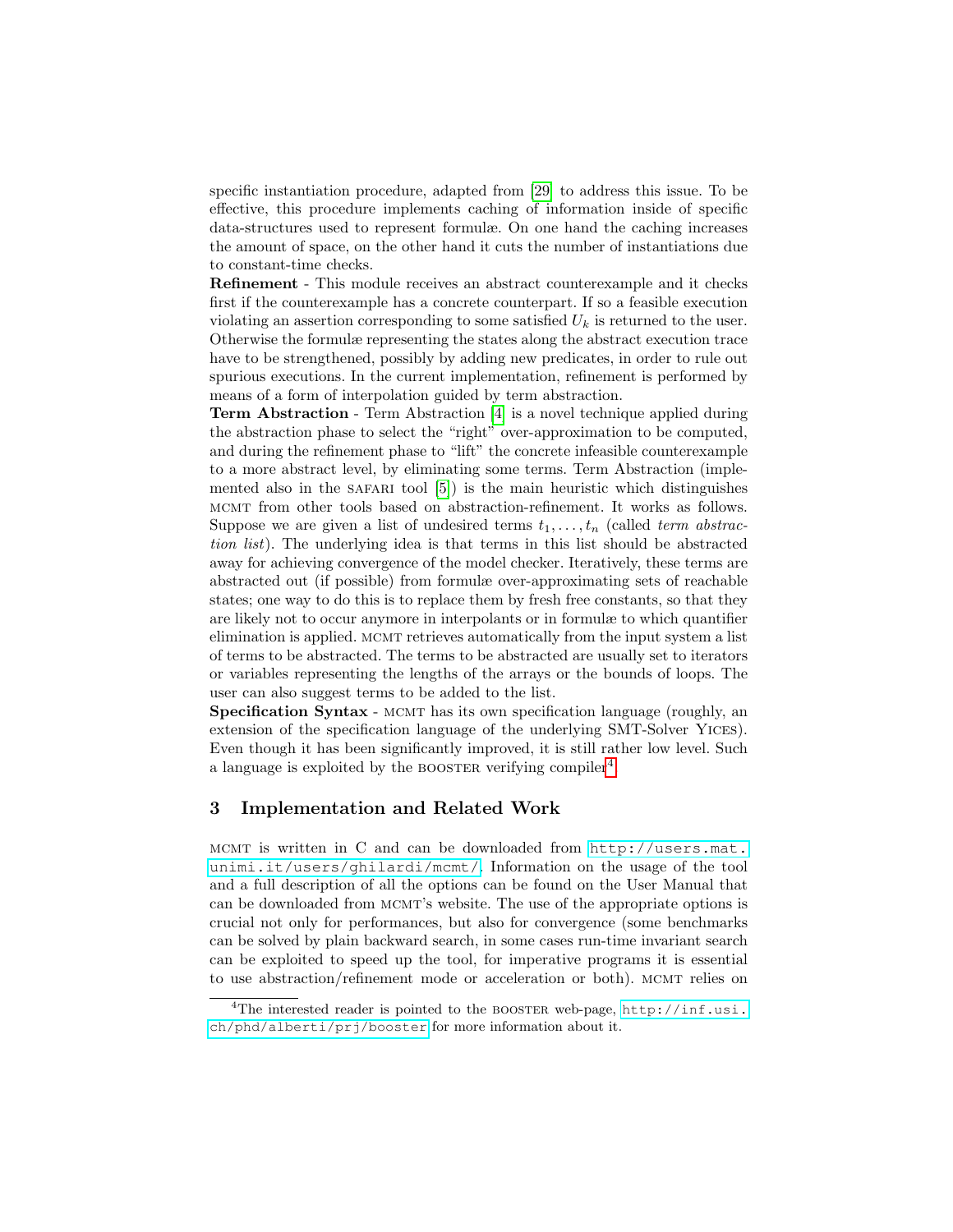the SMT-Solver Yices (see <http://yices.csl.sri.com/>) to decide satisfiability queries; the solver can be linked to the model-checker on a client/server architecture via API. mcmt distribution includes about 100 examples files taken from different sources (cache coherence and mutual exclusion problems, timed and fault tolerant systems, imperative programs, etc); more examples related to specific case studies  $[6, 7, 18, 19]$  $[6, 7, 18, 19]$  $[6, 7, 18, 19]$  $[6, 7, 18, 19]$  can be reached from MCMT web-page. A Table covering few experimental results is attached in the Appendix below.

Current literature on infinite state model checking is extremely large, however it is much more limited if we restrict to papers and tools handling parametric specifications. For distributed systems, the best performing tool (resulting from an extension and a re-implementation on a parallel architecture of MCMT framework) is probably CUBICLE  $[22, 23]$  $[22, 23]$ . In software model checking, unbounded arrays problems have been attacked from various viewpoints, including abstract interpretation [\[24,](#page-4-19) [25,](#page-4-20) [31\]](#page-4-21), program transformations [\[10\]](#page-3-10), predicate abstraction [\[35,](#page-4-3) [36\]](#page-4-4) and template/constraints generation [\[13,](#page-4-22) [33,](#page-4-23) [37\]](#page-4-24). An experimental tool comparison is difficult for various practical reasons; however, since most benchmarks are taken from common sources, from the results reported in the above mentioned papers, it seems that MCMT compares well, both in terms of performances and in terms of solved instances.

#### References

- <span id="page-3-5"></span>1. P. A. Abdulla, K. Cerans, B. Jonsson, and Y.-K. Tsay. General decidability theorems for infinite-state systems. In Proc. of LICS, pages 313–321, 1996.
- 2. P. A. Abdulla, G. Delzanno, N. B. Henda, and A. Rezine. Regular model checking without transducers. In TACAS, volume 4424 of LNCS, pages 721-736, 2007.
- <span id="page-3-6"></span>3. P. A. Abdulla, G. Delzanno, and A. Rezine. Parameterized verification of infinitestate processes with global conditions. In CAV, pages 145–157, 2007.
- <span id="page-3-2"></span>4. F. Alberti, R. Bruttomesso, S. Ghilardi, S. Ranise, and N. Sharygina. Lazy Abstraction with Interpolants for Arrays. In LPAR-18, pages 46–61, 2012.
- <span id="page-3-7"></span>5. F. Alberti, R. Bruttomesso, S. Ghilardi, S. Ranise, and N. Sharygina. SAFARI: SMT-Based Abstraction for Arrays with Interpolants. In CAV, pages 679–685, 2012.
- <span id="page-3-8"></span>6. F. Alberti, S. Ghilardi, E. Pagani, S. Ranise, and G. P. Rossi. Automated support for the design and validation of fault tolerant parameterized systems - a case study. In Proc. of AVOCS, 2010.
- <span id="page-3-9"></span>7. F. Alberti, S. Ghilardi, E. Pagani, S. Ranise, and G. P. Rossi. Brief announcement: Automated support for the design and validation of fault tolerant parameterized systems - a case study. In DISC, pages 392–394, 2010.
- <span id="page-3-3"></span>8. F. Alberti, S. Ghilardi, and N. Sharygina. Definability of accelerated relations in a theory of arrays and its applications. In FroCoS, pages 23–39, 2013.
- <span id="page-3-4"></span>9. F. Alberti, S. Ghilardi, and N. Sharygina. Decision procedures for flat array properties. In TACAS, pages 15–30, 2014.
- <span id="page-3-10"></span>10. E. De Angelis, F. Fioravanti, M. Proietti, and A. Pettorossi. Verifying Array Programs by Transforming Verification Conditions. In VMCAI, 2014.
- <span id="page-3-0"></span>11. T. Ball, R. Majumdar, T. Millstein, and S. Rajamani. Automatic Predicate Abstraction of C Programs. In PLDI, pages 203–213, 2001.
- <span id="page-3-1"></span>12. D. Beyer, T. A. Henzinger, R. Jhala, and R. Majumdar. The software model checker Blast. STTT, 9(5-6):505–525, 2007.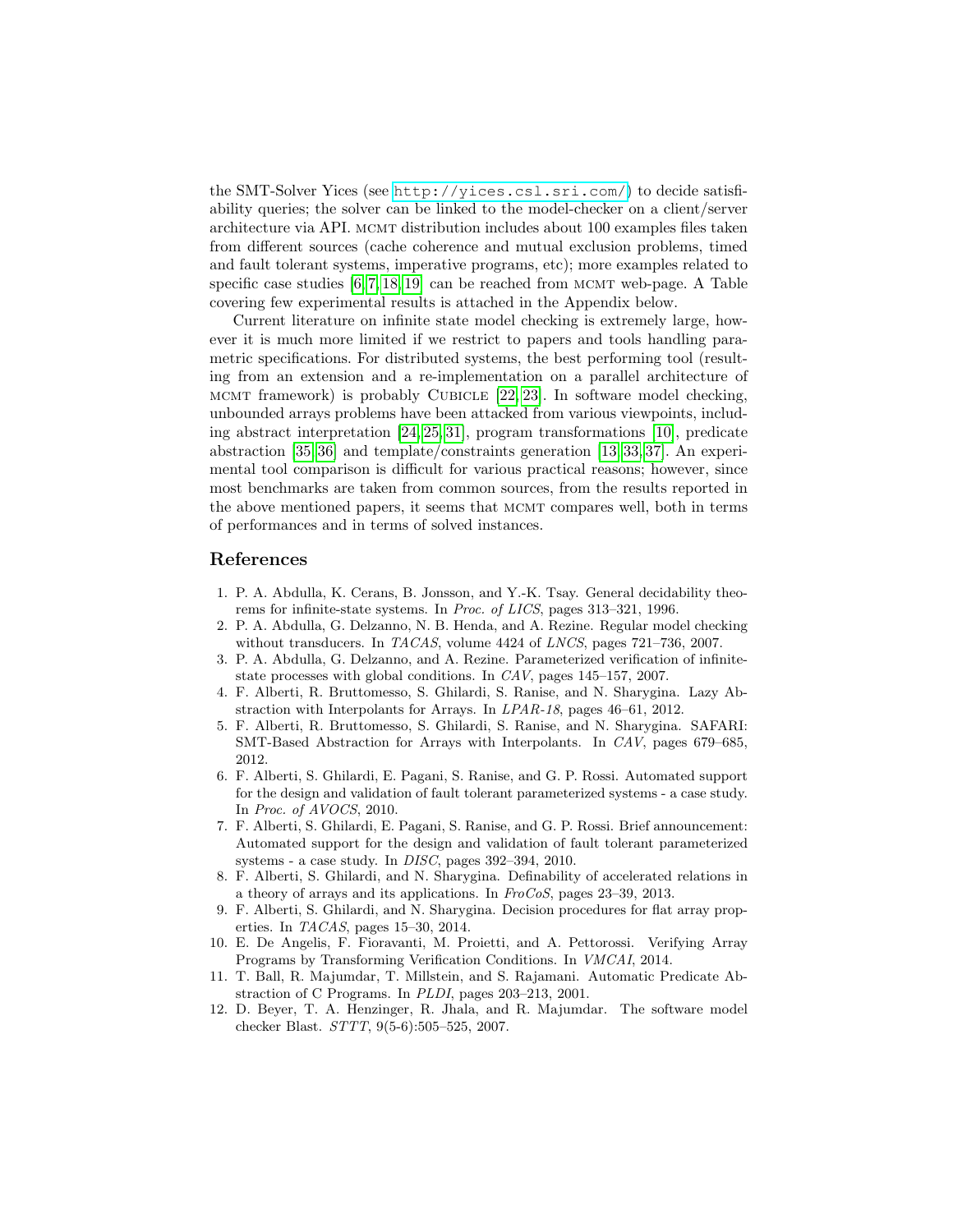- <span id="page-4-22"></span>13. N. Björner, K. McMillan, and A. Rybalchenko. On solving universally quantified Horn clauses. In SAS, pages 105–125, 2013.
- <span id="page-4-10"></span>14. M. Bozga, C. Girlea, and R. Iosif. Iterating octagons. In TACAS, LNCS, pages 337–351, 2009.
- <span id="page-4-13"></span>15. M. Bozga, P. Habermehl, R. Iosif, F. Konecn´y, and T. Vojnar. Automatic verification of integer array programs. In CAV, pages 157–172, 2009.
- <span id="page-4-12"></span>16. M. Bozga, R. Iosif, and F. Konecny. Fast acceleration of ultimately periodic relations. In CAV, LNCS, 2010.
- <span id="page-4-8"></span>17. M. Bozga, R. Iosif, and Y. Lakhnech. Flat parametric counter automata. Fundamenta Informaticae, (91):275–303, 2009.
- <span id="page-4-15"></span>18. R. Bruttomesso, A. Carioni, S. Ghilardi, and S. Ranise. Automated Analysis of Parametric Timing Based Mutual Exclusion Protocols. In NASA Formal Methods Symposium, 2012.
- <span id="page-4-16"></span>19. A. Carioni, S. Ghilardi, and S. Ranise. MCMT in the land of parameterized timed automata. In In proc. of VERIFY, 2010.
- <span id="page-4-0"></span>20. E. M. Clarke, O. Grumberg, S. Jha, Y. Lu, and H. Veith. Counterexample-Guided Abstraction Refinement. In CAV, pages 154–169, 2000.
- <span id="page-4-9"></span>21. H. Comon and Y. Jurski. Multiple counters automata, safety analysis and presburger arithmetic. In CAV, volume 1427 of LNCS, pages 268–279. Springer, 1998.
- <span id="page-4-17"></span>22. S. Conchon, A. Goel, S. Krsti, A. Mebsout, and F. Zadi. Cubicle: a Parallel SMTbased Model-Checker fro Parameterized Systems. In Proc. of CAV, LNCS, 2012.
- <span id="page-4-18"></span>23. S. Conchon, A. Goel, S. Krsti, A. Mebsout, and F. Zadi. Invariants for Finite Instances and Beyond. In Proc. of FMCAD, 2013.
- <span id="page-4-19"></span>24. P. Cousot, R. Cousot, and F. Logozzo. A Parametric Segmentation Functor for Fully Automatic and Scalable Array Content Analysis. In POPL, 2011.
- <span id="page-4-20"></span>25. I. Dillig, T. Dillig, and A. Aiken. Fluid Updates: Beyond Strong vs. Weak Updates. In Programming Languages and Systems. 2010.
- <span id="page-4-11"></span>26. A. Finkel and J. Leroux. How to compose Presburger-accelerations: Applications to broadcast protocols. In FST TCS 02, pages 145–156. Springer, 2002.
- <span id="page-4-1"></span>27. C. Flanagan and S. Qadeer. Predicate abstraction for software verification. In POPL, pages 191–202, 2002.
- <span id="page-4-7"></span>28. S. Ghilardi, E. Nicolini, S. Ranise, and D. Zucchelli. Towards SMT Model-Checking of Array-based Systems. In Proc. of IJCAR, LNCS, 2008.
- <span id="page-4-14"></span>29. S. Ghilardi and S. Ranise. MCMT: A Model Checker Modulo Theories. In IJCAR, pages 22–29, 2010.
- <span id="page-4-2"></span>30. S. Graf and H. Saïdi. Construction of Abstract State Graphs with PVS. In CAV, pages 72–83, 1997.
- <span id="page-4-21"></span>31. N. Halbwachs and Mathias P. Discovering Properties about Arrays in Simple Programs. In PLDI'08, pages 339–348, 2008.
- <span id="page-4-5"></span>32. T. A. Henzinger, R. Jhala, R. Majumdar, and G. Sutre. Lazy Abstraction. In POPL, pages 58–70, 2002.
- <span id="page-4-23"></span>33. D. Larraz, E. Rodríguez-Carbonell, and A. Rubio. SMT-based array invariant generation. In VMCAI, pages 169–188, 2013.
- <span id="page-4-6"></span>34. K. L. McMillan. Lazy Abstraction with Interpolants. In CAV, 2006.
- <span id="page-4-3"></span>35. M. N. Seghir, A. Podelski, and T. Wies. Abstraction Refinement for Quantified Array Assertions. In SAS, pages 3–18, 2009.
- <span id="page-4-4"></span>36. S.Lahiri and R. Bryant. Predicate Abstraction with Indexed Predicates. TOCL, 9(1), 2007.
- <span id="page-4-24"></span>37. S. Srivastava and S. Gulwani. Program Verification using Templates over Predicate Abstraction. In PLDI, 2009.